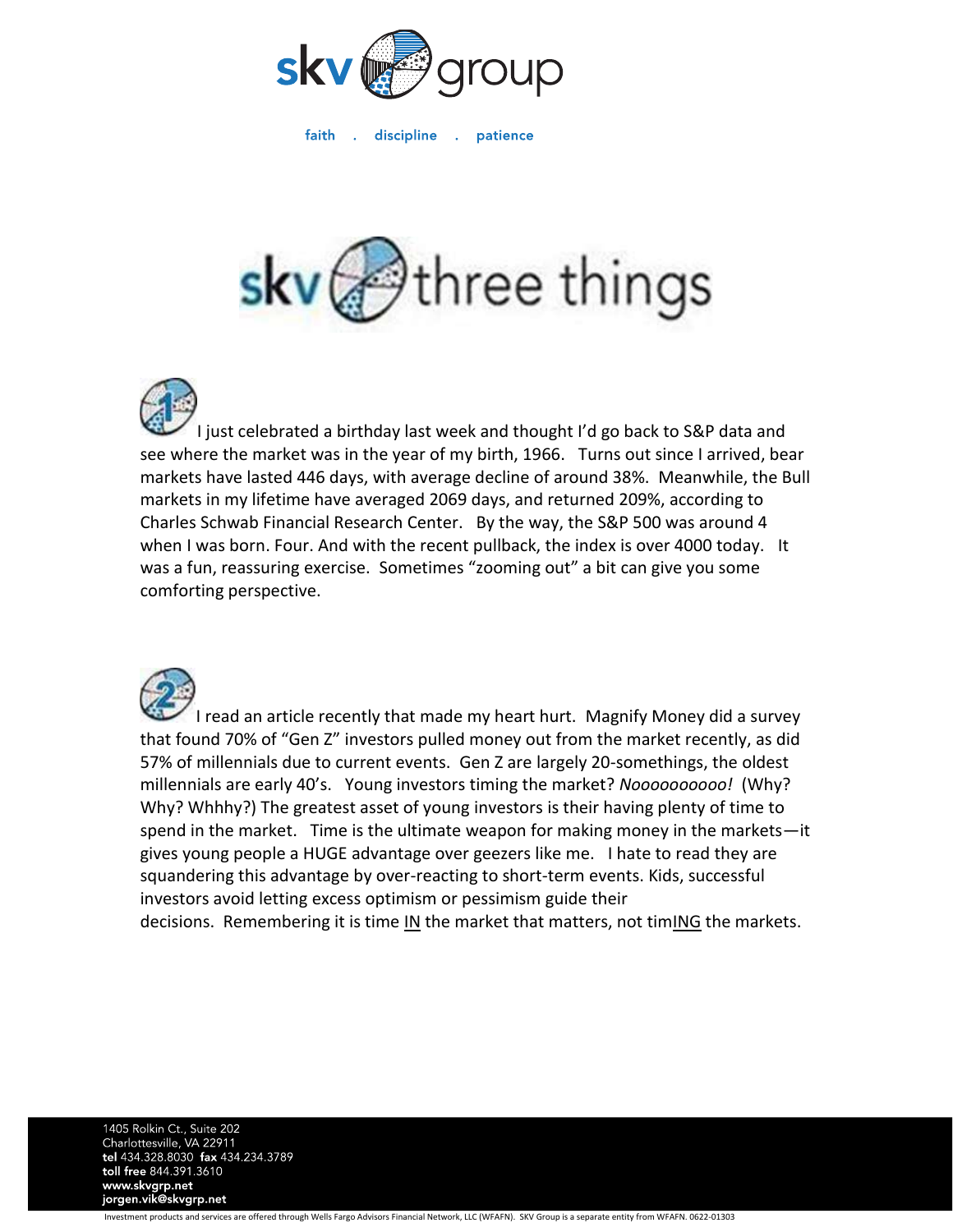

faith discipline patience  $\mathbb{R}^2$  $\sim$ 



If you have an itchy sell- button-trigger-finger, and are vulnerable to short-term noise, summer is going to be tough. For the last 30 years, June-July-August are among the worst three months in market performance, ranked  $9<sup>th</sup>$ , 5<sup>th</sup> and  $11<sup>th</sup>$  respectively according to BTN research. But realize, since I am mentioning this---could certainly mean that opposite it true this year! *"I never have the faintest idea what the stock market is going to do the next six months, or the next year, or the next two,"* Warren Buffett once quipped. The temptation to get out and get back in the market later is very….human. And very…counterproductive. Stocks have a long-term upward bias, but downturns can be swift and uncomfortable---some say stocks take the stairs up and the elevator down. Stay disciplined. As the Bloomberg chart shows, missing just a few days can dramatically compromise your goals.

1405 Rolkin Ct., Suite 202 Charlottesville, VA 22911 tel 434.328.8030 fax 434.234.3789 toll free 844.391.3610 www.skvgrp.net jorgen.vik@skvgrp.net

Investment products and services are offered through Wells Fargo Advisors Financial Network, LLC (WFAFN). SKV Group is a separate entity from WFAFN. 0622-01303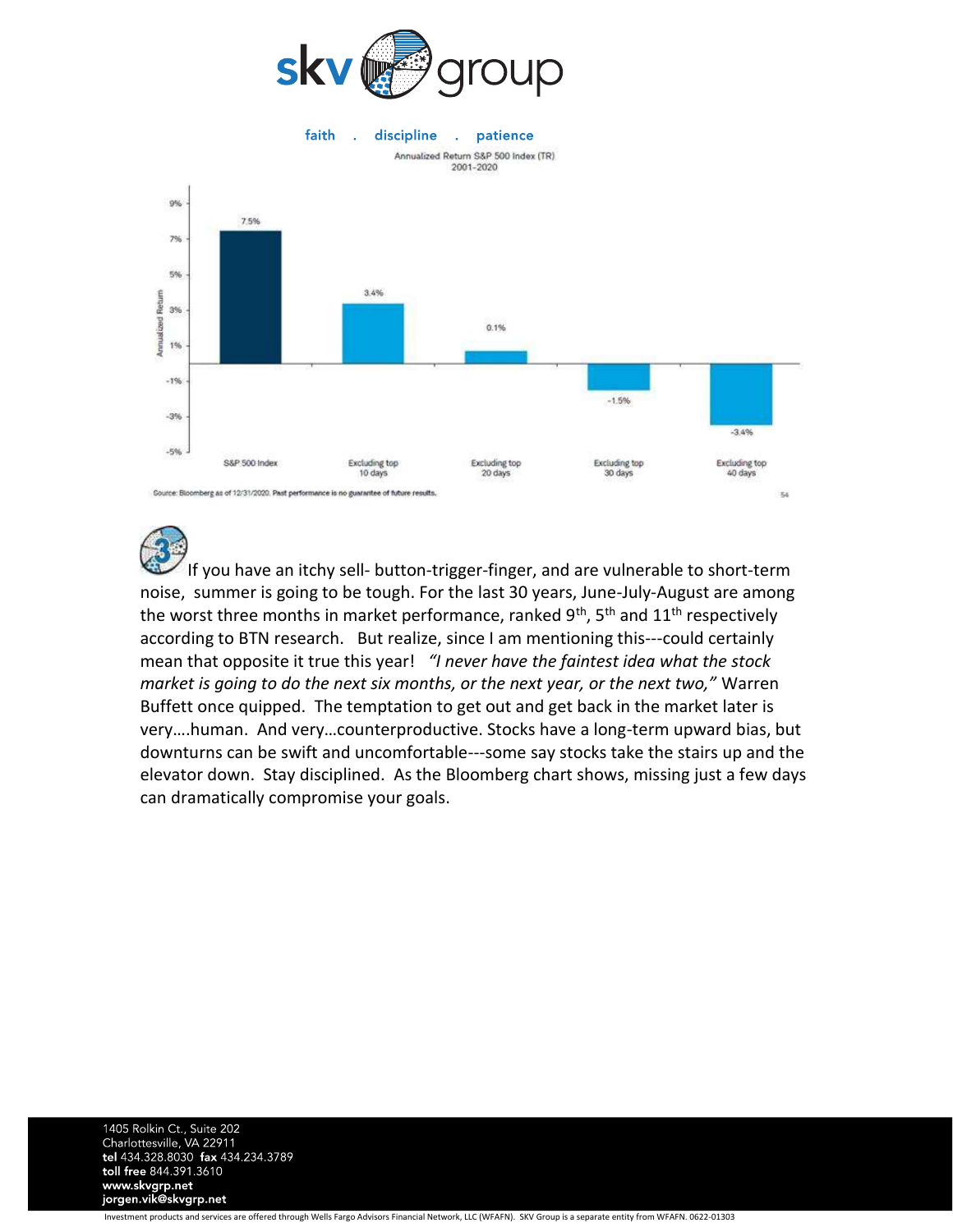

faith discipline . patience



That morning cup of coffee may be linked to a lower risk of dying, researchers from a study published Monday in The Annals of Internal Medicine concluded. Those who drank 1.5 to 3.5 cups of coffee per day, even with a teaspoon of sugar, were up to 30 percent less likely to die during the study period than those who didn't drink coffee. Those drinking about three cups per day having the lowest risk of death when compared with non-coffee drinkers. So….we have a few more Faith, Discipline and Patience mugs in the SKV gift shop….let me know if you want one.

As always, I'm honored and humbled you have given me the opportunity to serve as your financial advisor. I am lucky to be in the foxhole with the greatest clients in all the land. We hope you view us as your *friendly, knowledgeable, and reassuring source of financial guidance.*



The opinions expressed in this report are those of the author(s) and are not necessarily those of Wells Fargo Advisors Financial Network or its affiliates. The material has been prepared or is distributed solely for information purposes and is not a solicitation or an offer to buy any security or instrument or to participate in any trading strategy. S&P 500 Index: The S&P 500 Index consists of 500 stocks chosen for market size, liquidity, and industry group representation. It is a market value weighted index with each stock's weight in the Index proportionate to its market value. Past performance is no guarantee of future results. Wells Fargo Advisors Financial Network is not a legal or tax advisor. Be sure to consult your own tax advisor and investment professional before taking any action that may involve tax consequences. Index returns are not fund returns. An index is unmanaged and not available for direct investment. Past performance is no guarantee of future results.

1405 Rolkin Ct., Suite 202 Charlottesville, VA 22911<br>tel 434.328.8030 fax 434.234.3789 toll free 844.391.3610 www.skvgrp.net jorgen.vik@skvgrp.net

Investment products and services are offered through Wells Fargo Advisors Financial Network, LLC (WFAFN). SKV Group is a separate entity from WFAFN. 0622-01303